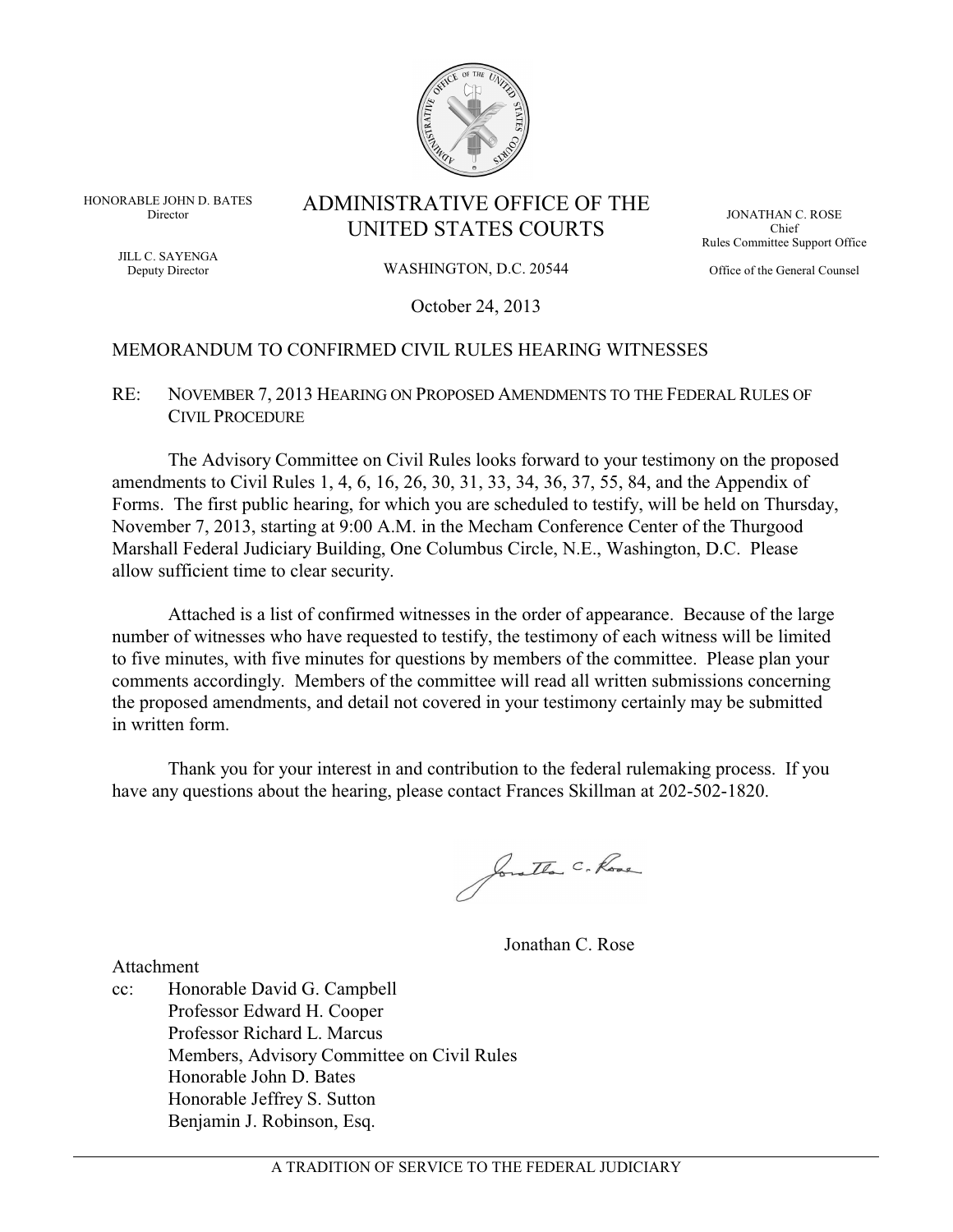List of Confirmed Witnesses for the Public Hearing on Proposed Amendments to the Federal Rules of Civil Procedure Judicial Conference Advisory Committee on Civil Rules

Thurgood Marshall Federal Judiciary Building Washington, D.C. November 7, 2013 - 9:00 A.M.

# Testimony Beginning at 9:00 A.M.

- 1. **Jack B. McCowan, Jr.**, Gordon & Rees LLP
- 2 **Jeana M. Littrell**, FedEx Express
- 3. **Stephen G. Morrison**, Nelson, Mullins Riley & Scarborough LLP
- 4. **John C. S. Pierce**, Butler Pappas Weihmuller Katz Craig LLP
- 5. **Altom M. Maglio**, Maglio Christopher & Toale
- 6. **David R. Cohen**, Reed Smith LLP
- 7. **Cory L. Andrews**, Washington Legal Foundation
- 8. **Mary Massaron Ross**, Plunkett & Cooney
- 9. **Paul D. Carrington**, Duke University School of Law

## Testimony Beginning at 10:50 A.M.

- 10. **Jonathan M. Redgrave**, Redgrave LLP
- 11. **Paul J. Stancil**, University of Illinois at Urbana-Champaign
- 12. **Thomas Y. Allman**
- 13. **Eric L. Cramer**, Berger & Montague, P.C.
- 14. **Frederick M. Gittes**, The Gittes Law Group
- 15. **Peter E. Strand**, Shook, Hardy & Bacon LLP
- 16. **Dan Troy**, GlaxoSmithKline

# Testimony Beginning at 1:00 P.M.

- 17. **Burton LeBlanc**, American Association for Justice
- 18. **Robert H. Shultz, Jr.**, State Farm
- 19. **Wayne B. Mason**, Sedgwick LLP
- 20. **Darpana M. Sheth**, Institute for Justice
- 21. **Robert L. Levy**, Exxon Mobil Corporation
- 22. **Michelle D. Schwartz**, Alliance for Justice
- 23. **Andrea Vaughn**, Public Justice Center, Inc.
- 24. **Barry H. Dyller**, Dyller Law Firm
- 25. **Alexander R. Dahl**, Brownstein Hyatt Farber Schreck
- 26. **Lily Claffee**, U.S. Chamber of Commerce